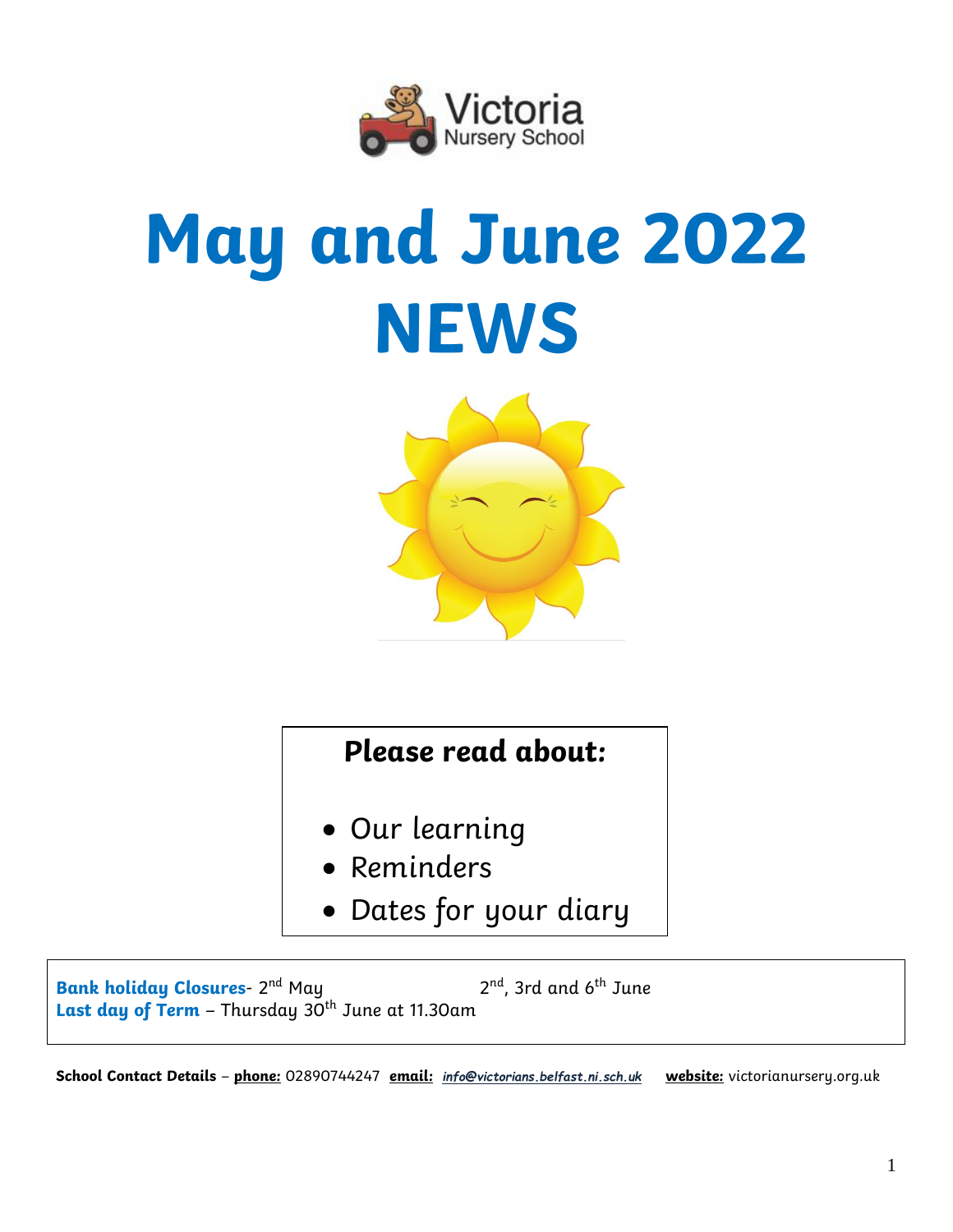# **ECO ACTIVITIES - MAY & JUNE**

Mini-beasts in the environment i.e. in the garden, town and seaside.

We will investigate colour, pattern and markings on butterfly wings, ladybird spots and snail shells.

How it moves – will it crawl, slide or hop.

Physical attributes – legs, wings, shell, and antennae.

Where it lives – on a flower, in a bush or under the stones.

What it eats.

Follow up science – we will observe the life cycle of the butterfly - from caterpillar to butterfly.

## **OBSERVING**

By watching carefully, we can see what our insects do. We will use our permanent magnifying post in the garden.

We can look at reference books to find out where they live.

Look out for a snail's trail, a spider's web and check for ladybirds in our bug hotel.

We will: -

Watch our caterpillars grow

- Look at our seeds and plants growing
- Continue to plant flowers / seeds in our outdoor garden.

We have ordered live caterpillars - we will watch them 'grow' into butterflies in our butterfly tent and we will release them on a warm day when they have emerged from their chrysalis.

Encourage positive attitudes towards mini-beasts in order to help your child to appreciate the wonders of the insect world. We have a 'bug hotel' in our Eco garden to encourage insects to visit and stay!

# **TOPIC: GROWTH**

Observe the seeds we planted to see how they change – from shoots to leaves and stems to flowers. Encourage your child to plant seeds at home – nasturtiums are colourful and simple to grow. Observe growth by comparing height. Small/tall. How tall? Taller than, shorter than, the

same height. Children will take home the bean plants that they planted in early May.

# **COLOUR THEMES**

We will focus on various colours in our art and craft work and mix colours to make a new colour.





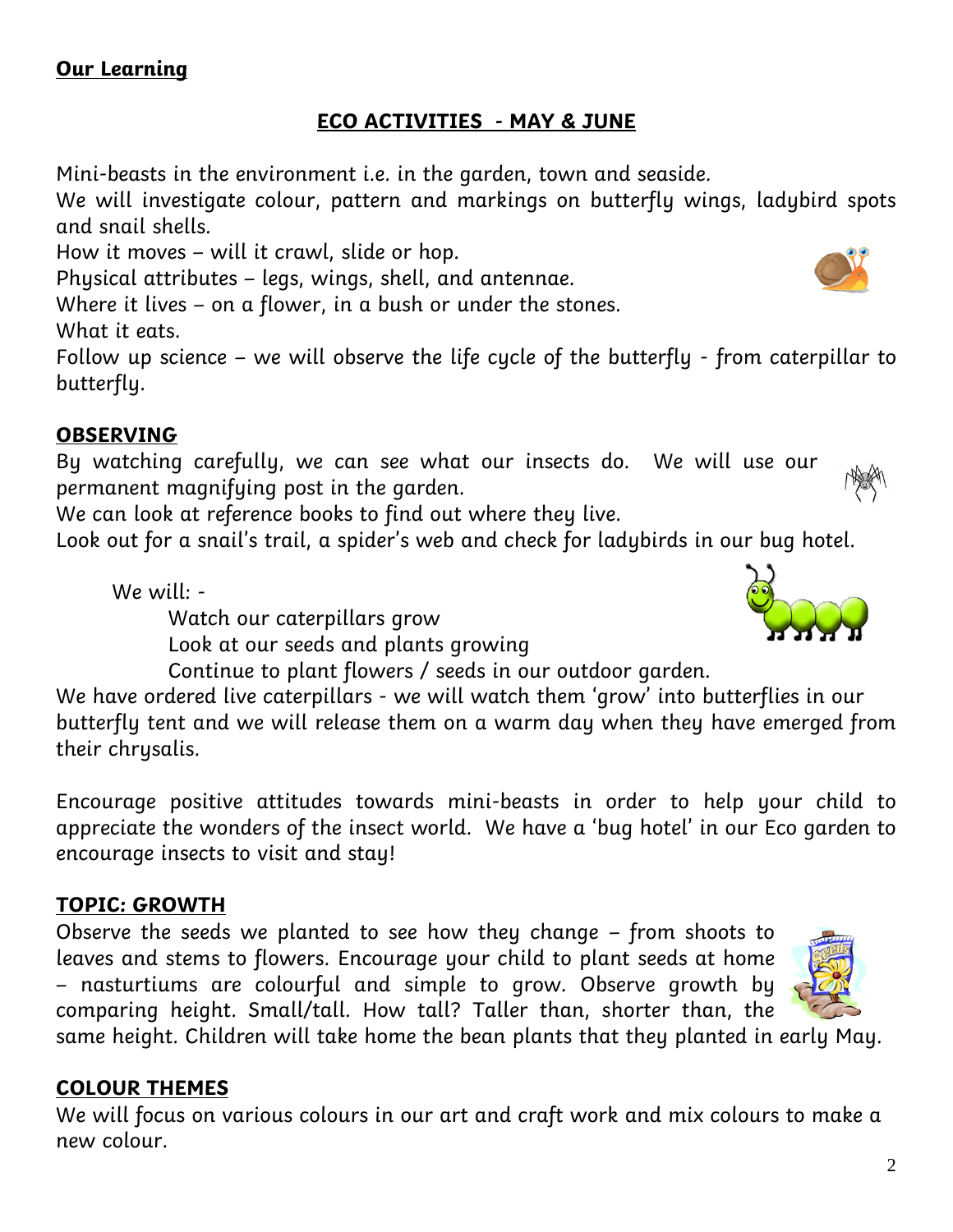# **PETS**

We will learn that some animals live at home with us e.g. cats, dogs, goldfish, and rabbits. We will invite the children to talk about pets at home, how they care for them, what kind of food do they eat? And where do they live?



Through our small world play and use of model dinosaurs we will be learning about pre-historic life and 'The age of the Dinosaurs'. Characteristics of size, many shapes, tails, wings, teeth and skin and food preferences: Carnivores – meat eaters, Herbivores – vegetation, plants and leaves and Omnivores – meat

/ plant eaters. We will share ideas on how they became EXTINCT.

# **MATHEMATICAL EXPERIENCES**

We learn to count and sort for shape, colour and type e.g. those insects which can fly and those insects which cannot fly. We will also be making comparisons.

We will be naming morning, afternoon, evening and days of the week.

We want the children to know each day and name but we may be a bit young yet for remembering the order, so please help by reinforcing at home.

We have identified circle, square, triangle and rectangle, so please continue to look out for these shapes at home and also in our environment.

E.g. a clock face is a circle some traffic signs are triangular our door is a rectangle

some windows may be square

It's fun to look around and discuss these shapes.

We will practice the following skills: -

Counting and matching and using one – to – one correspondence when laying the table.

Counting and sorting skills.

Looking at shape, size, texture and colour.

Making repeating patterns and continuing patterns.



# **PRE-WRITING SKILLS**

We will continue to take part in activities to support pre-writing skills. These will help strengthen your child's hand muscles and support them in how to hold and use a pencil properly. If writing out your child's name at home only use upper case for the  $1<sup>st</sup>$  letter – lower case for all other letters. We will also be learning how to recognise the shape of our names.



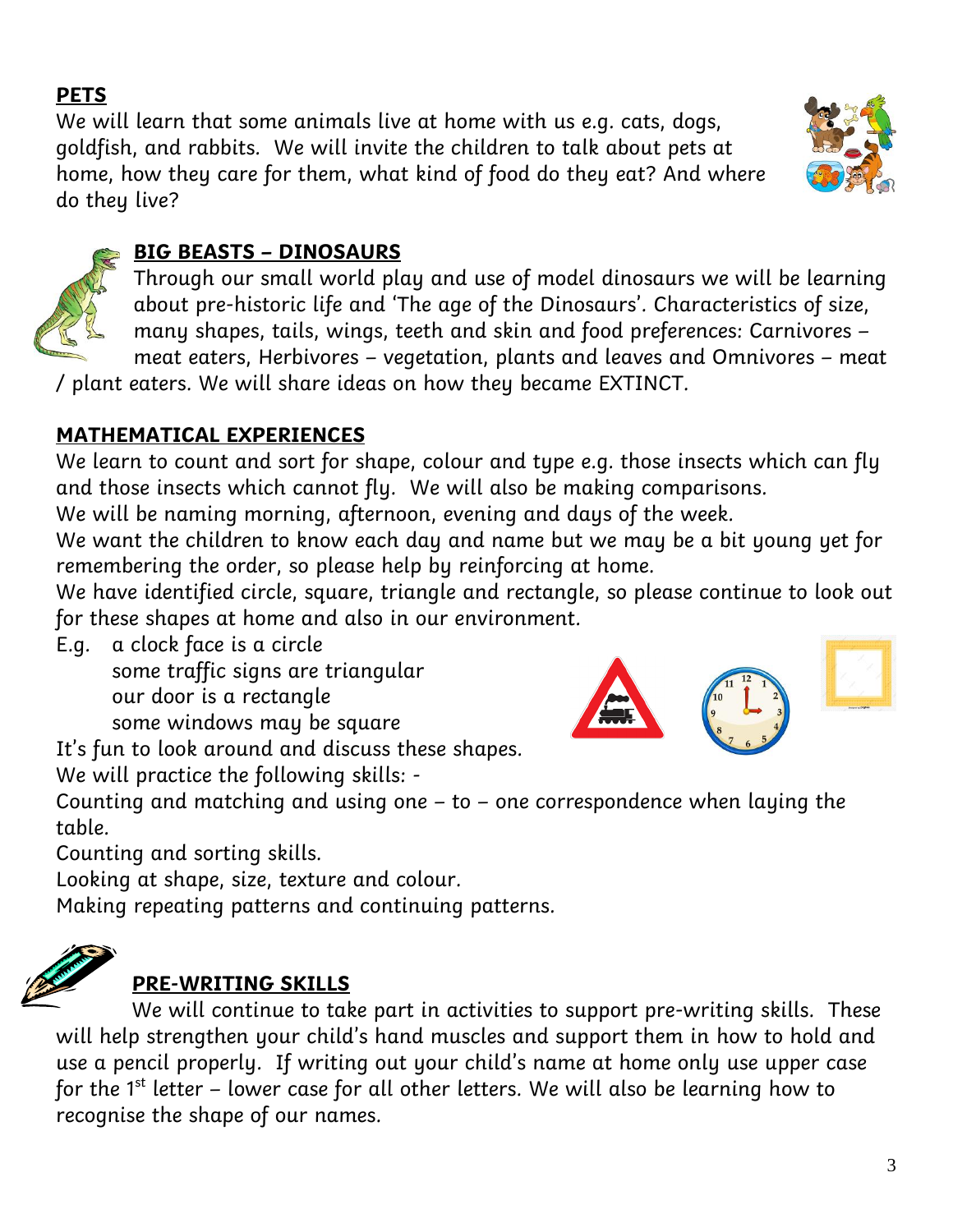#### **REMEMEBER: KEEP SAFE IN THE SUN**

Drink lots of water Use a high factor sun block – APPLIED BEFORE SCHOOL DAILY Wear a sunhat & cover up with a T-Shirt Use sunglasses



#### **DEVELOPMENT OF PLAY**

We are encouraging concentration in play, persistence and perseverance at activities and determination to finish a task. Interaction and willingness to share equipment and resources will continue to be encouraged.

#### **REMINDERS**



#### **School Photographs**

Children's individual and class photographs will be taken on Wednesday 4<sup>th</sup> May 2022. Family photographs can be arranged in the morning from 8.30am – please book a slot with Mrs McAllister.

## **Parent and Child trip to the Farm – Date: 11th May**

We are going to Springvale farm on Wednesdau 11<sup>th</sup> Mau. This is a parent and child trip – **all children MUST BE accompanied by 1 family member**. The cost of the trip is £17 per child and parent - the school will cover the cost of the trip through the snack fund.

Parents and children should arrive at the school at 9.50am. The bus will leave at 10am and arrive in Springvale at 10.30am. Parents will accompany their child around the farm. A packed lunch will be provided for your child. You may want to bring a snack for your child and a lunch for yourself. The bus will take us back at 1pm and you will be dropped back at the school by 1.30pm.

# **Early Morning Drop Off – from 8.35am – 9am (limited places available)**

e are offering parents in employment and education an early drop off in school from 8.35am at a cost of £1 per day. We have approximately 10 places which will be allocated on a first come first served basis. In order to make this programme sustainable, bookings must be paid monthly in advance. No refunds can be given for days absent.

May – 20 days  $x \n\mathbf{f} = \mathbf{f} \cdot \mathbf{f}$  paid by Wednesday  $27^{\text{th}}$  April

June – 19 days x £1 =  $£18$  paid by Wednesday 25<sup>th</sup> May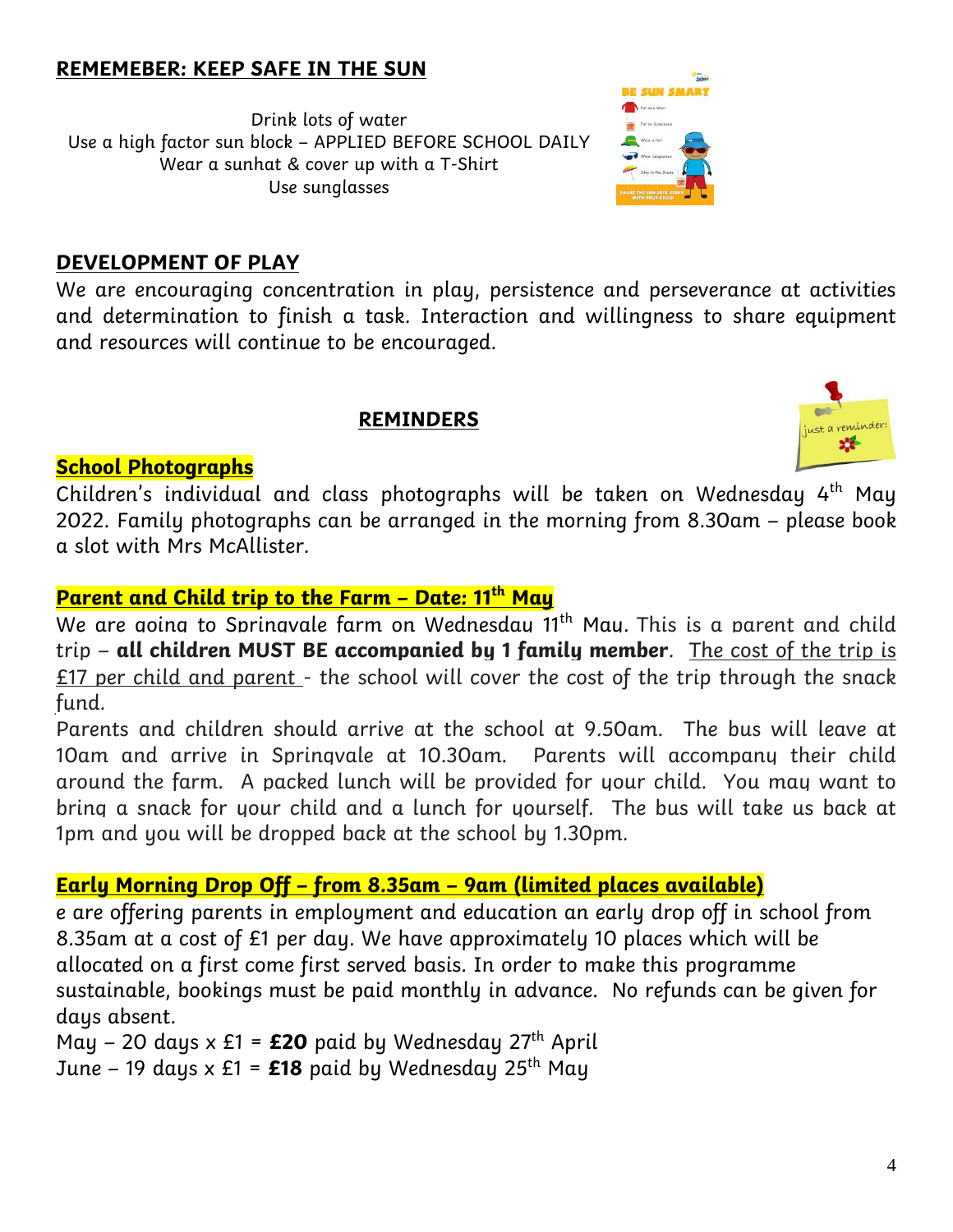- Please supply a box of tissues and 1 packet of anti-bacterial wipes, and 1 bottle of hand soap for the third term if you have not done so already. Thank you.
- Please ensure your child has a change of clothes in their bag in the children's bathroom.
- Inform staff immediately of changes to address / telephone numbers (this is vital in order to update records and to ensure you receive text messages from the nursery).
- Please pay dinner / snack money on Monday, try to have the **correct** money placed in your named envelope. Inaccuracies occur when money is paid late.
- As the days become warmer children will be removing their jumpers. Please ensure all jumpers are identified with your child's name. If not clearly labelled the jumpers will be placed in a 'Lost Property' basket.
- Please ensure that sun cream is applied on hot days before attending school, staff are unable to apply or re-apply sun cream due to the possibility of allergies.

# PREPARATION FOR PRIMARY ONE

Starting primary school is a very exciting step in a child's life. Please see below some simple and fun everyday activities to support your child so that they can start school healthy, happy, active, curious and sociable.

- Encourage your child to become independent with everyday tasks such a dressing, handwashing, blowing their nose, using a knife and fork and toileting.
- Practice social skills with your child e.g. sharing through simple games such as snakes and ladders, taking turns in conversations.
- Help your child get ready for reading and writing. Help them recognise their name. Read to your child to improve their vocabulary, listening skills and their understanding. Develop their motor skills - as this will help develop their hand strength and hand-eye co-ordination which are key to helping your children learn to write and draw. Also encourage the recognition of numbers at home and in the environment.

Our home learning section on our website contains various information to help prepare your child for P1 including support with fine motor skills, pencil grip and songs

<https://www.victorianursery.org.uk/home-learning/?class=9>



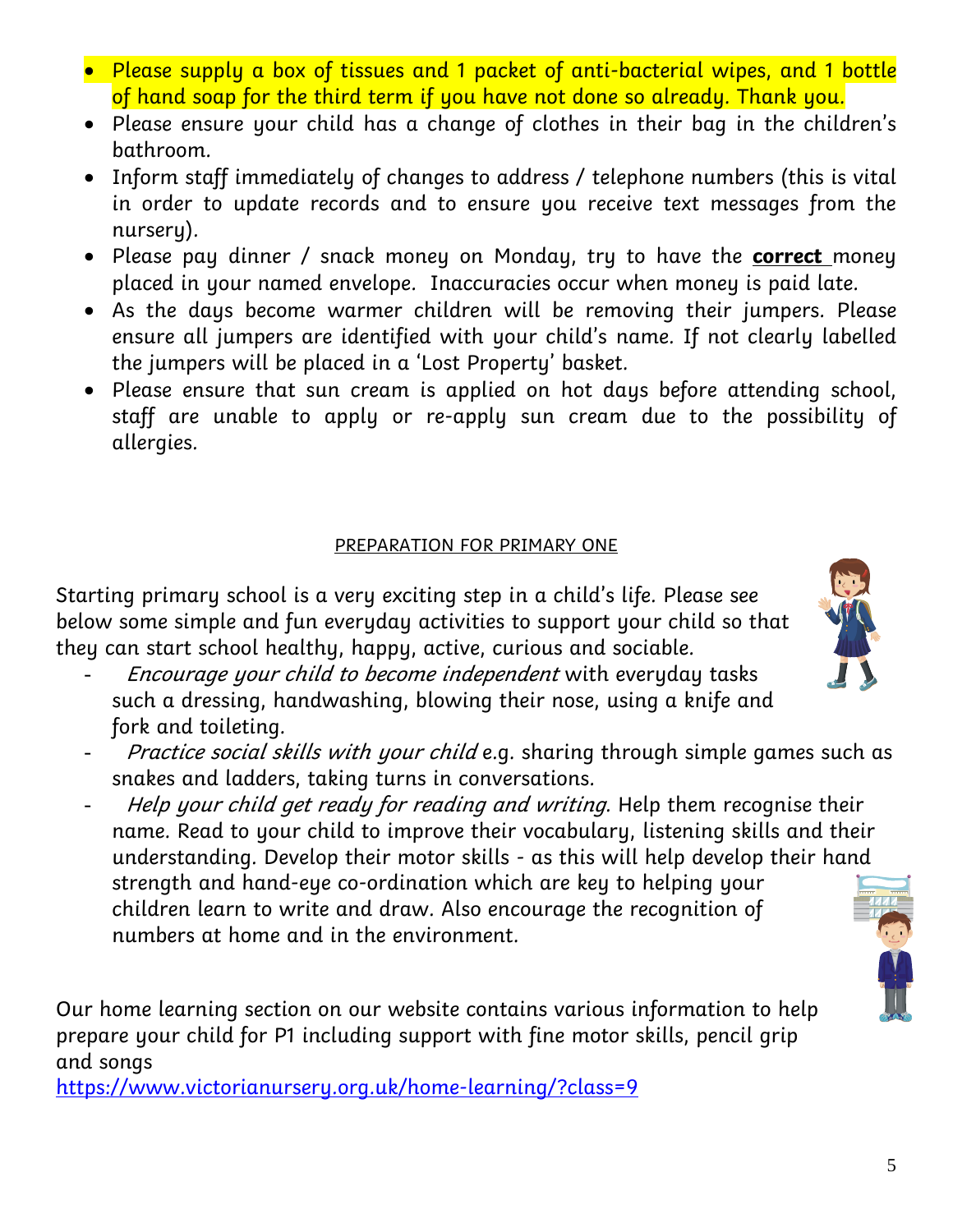#### **HOME LEARNING**

Our website has many ideas and activities for you to extend your child's learning at home. Please click on [https://www.victorianursery.org.uk/home-learning/.](https://www.victorianursery.org.uk/home-learning/)

Our electronic devices lending scheme will continue this month. Children will be given an electronic device for a weekend once a month to extend learning. Instructions about how to use the device and keep in safe will be included in the bag.

Every two weeks your child will be given a 'Lending Library Bag' to enhance our promotion of Language and Literacy in the curriculum. The bags will be distributed on Thursday afternoons and should be returned the following Wednesday morning; this will give you ample time to share the books over the week. Each bag will contain 5 books and a plastic folder with

Every child was given a home learning bag at the beginning of the term with various activities as part of our Getting ready to Learn Programme. Links and other information have been sent via Seesaw. This bag is to be kept at home to be used at your leisure and can also be in the case of school absence.

You can follow our **High 5 positive behaviour programme** focusing on Play, Praise, Commands, Rewards and Consequences. Links to webinars and content can be found on our website [https://victorianursery.org.uk/parents/high-5-positive-behaviour](https://victorianursery.org.uk/parents/high-5-positive-behaviour-programme/)[programme/.](https://victorianursery.org.uk/parents/high-5-positive-behaviour-programme/) It is vital that we work together to support children to display positive behaviour so they have a successful school experience.

#### **Transition Reports**

End of term reports will be given in mid-June to parents whose children are transferring to primary school. A copy will also be forwarded to your child's school. If you would like to talk to me regarding your child's progress please contact me to arrange a telephone appointment.

#### **ILLNESS**

Thank you for keeping your child at home when they are unwell. We wish to remind parents that children should not return to school before they have fully recovered.







photographs of the books to help you to collate them for their return to school.